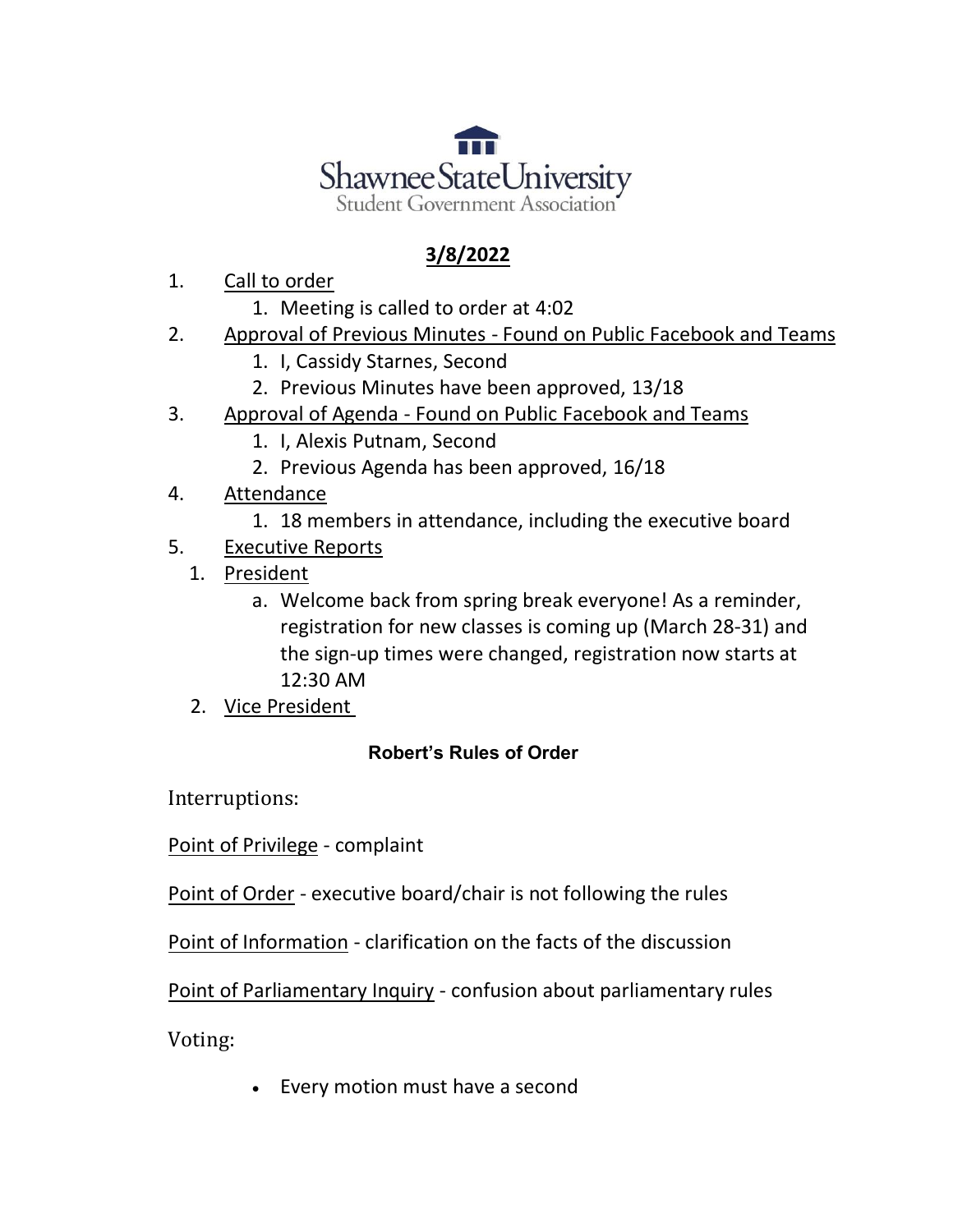- Anyone in the congress can second a motion and must state their name. "I, \_\_\_\_\_, second the motion."
- Everyone must vote even if they abstain. Say "yay, nay, or I abstain."

Amending a Motion:

- Any member of the congress can recommend a motion be amended by stating "I move to amend the motion by  $\blacksquare$ "
- The entire congress will vote on the amended motion, and it will be adopted by a simple majority.
- We can have a secondary amendment, but once it gets to secondary it cannot be amended again. The same process is applicable to pass the secondary amendment.

Considering Something Out of Its Scheduled Order:

- "I move to suspend the rules and consider  $\blacksquare$
- Requires a ⅔ majority to pass.
- Any member of congress can make this motion, but it will likely only be Executive Board members who need or want to do so.

## Debate/Discuss:

- When a motion is introduced, there may be a debate on the matter. In this case, members of congress who want to discuss the matter should address the Chair, rather than another member of congress.
- Members of congress are limited to speak one time unless the entire assembly permits them to speak a second time.
- The Chair will alternate between both sides of the debate.
- 3. Secretary
	- 1. Nothing to Report
- 4. Club Coordinator
	- 1. Reminders, a lot of officers are reaching out about presence, we should only be helping if none of the executive board has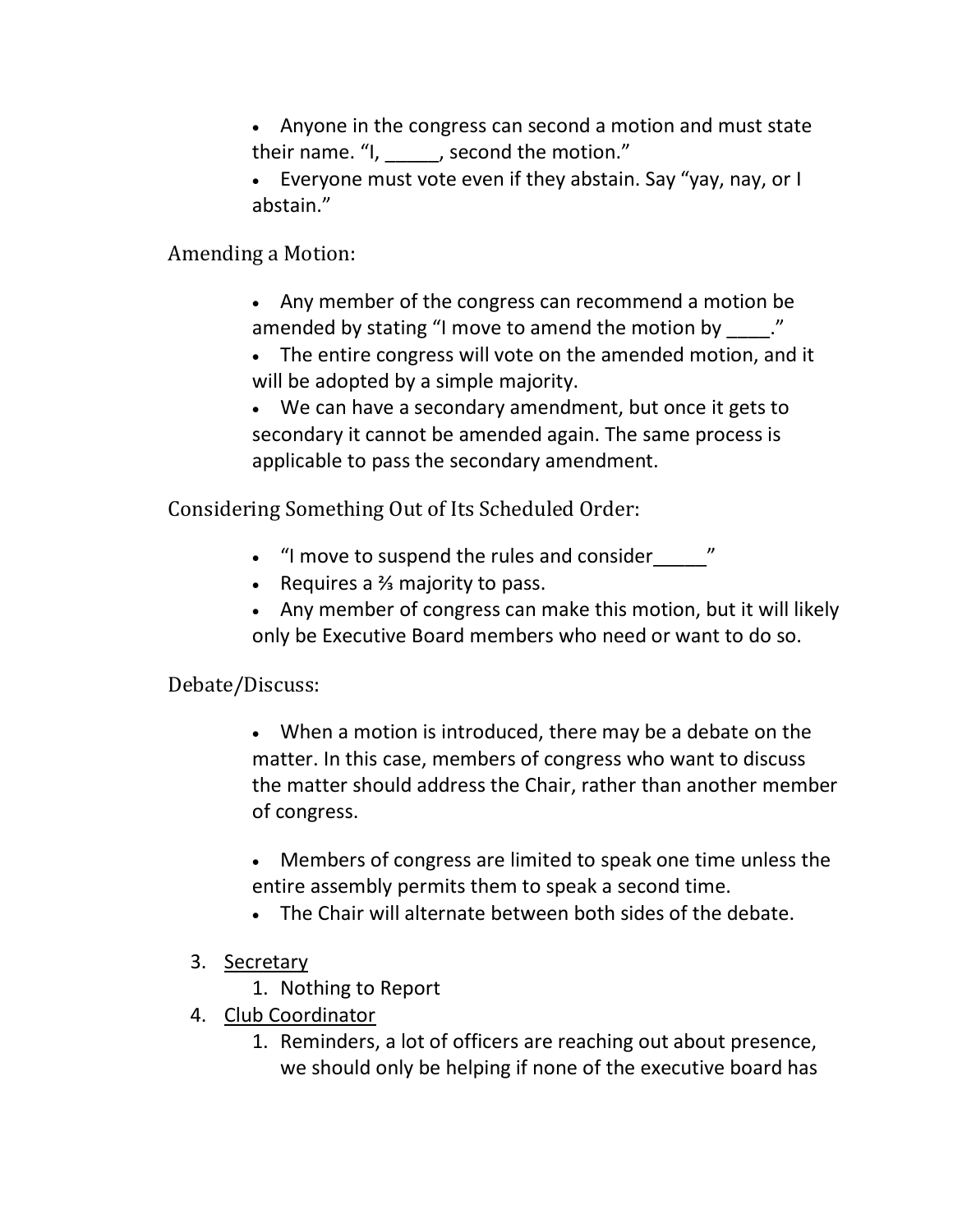permissions, you should be updating your roster once you have those permissions.

- 2. Clubs are required to sign-up for reporting once a month
- 5. Advisor
	- 1. The Board of Trustees is looking for students to serve. Students are selected and recommended by the governor, to apply check for an email from the Office of the President, or go to the Shawnee president's webpage on SSU. They are looking for people able to stay for 1 term and 2 terms and is a great opportunity for many jobs. The networking this offers for students is amazing, the opportunity is incredible. Get to know many of the things behind the scenes
- 6. Public Views
	- 1. Do we have any word on when or if the mask mandate will be removed or loosened soon?
		- 1. Tiffany responds with the college should be making an announcement here soon, but there is no guarantee we will be mask free. faculty may make the students wear masks in their classroom, just the same as when professors don't allow phones in class. Look for an announcement these next few weeks.
- 7. Committee Reports
	- 1. Academic Affairs
		- 1. Drafted up an email to President Bauer and Dr. Ahuja and sanitization stations will be looked at to see if they can remove the rust.
	- 2. Organizational Affairs
		- 1. Nothing new to report, still reaching out to organizations to get emails, and working towards updating the Shawnee app
	- 3. Student Affairs
		- 1. Continuing work on checking for information on the Shawnee website.
- 8. Organization Reports
	- 1. Dungeon Crawlers
		- 1. Nothing new to report, the updated email has netted 6 new members for Dungeon Crawlers. The weekend of  $26-27$ <sup>th</sup> will be the Middle Earth Marathon, and we will